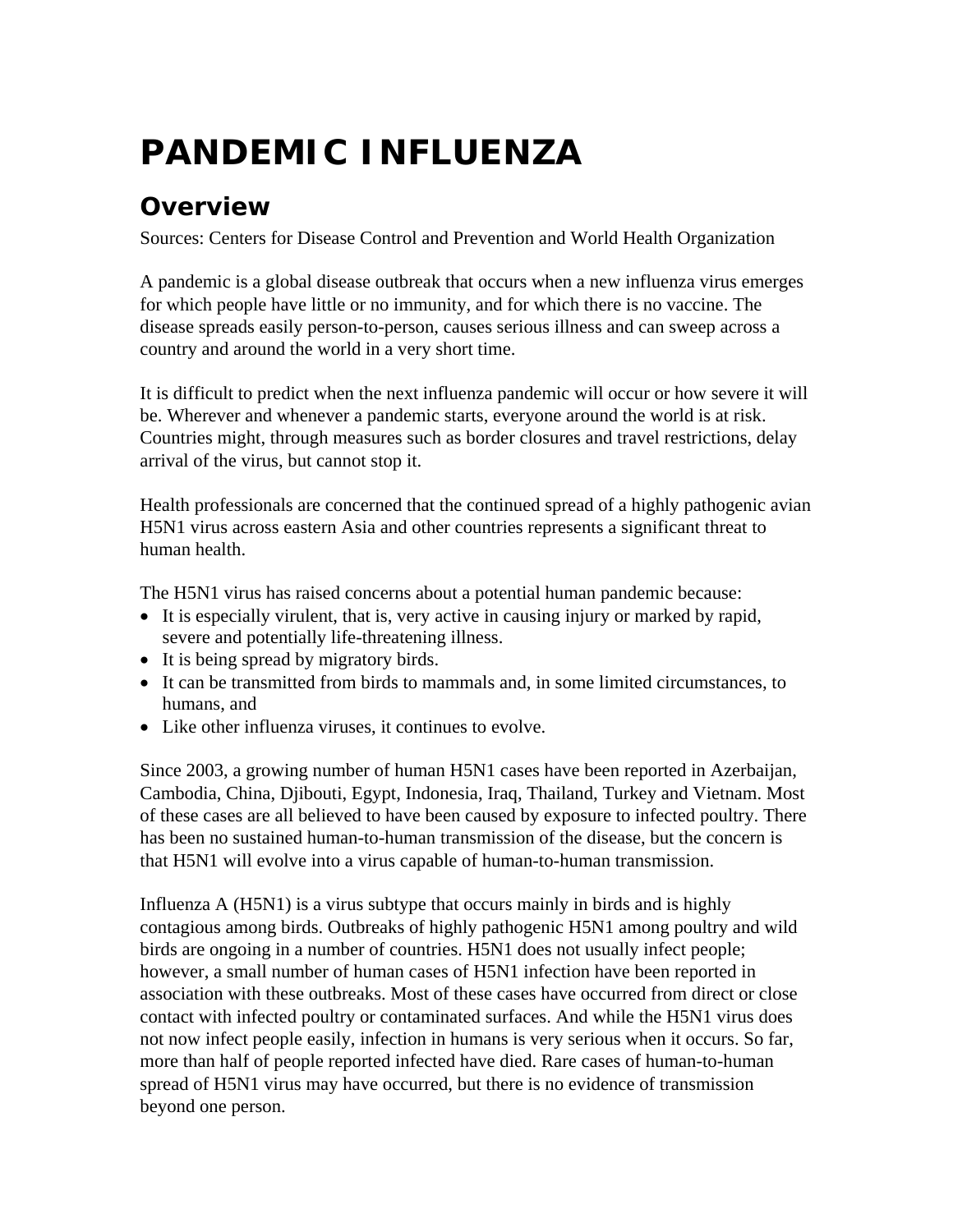Nonetheless, because all influenza viruses have the ability to change, scientists are concerned that H5N1 virus one day could be able to infect humans and spread easily from one person to another. Because these viruses do not commonly infect humans, there is little or no immune protection against them in the humans, and an influenza pandemic could begin. Experts from around the world are watching the H5N1 situation very closely and are preparing for the possibility that the virus may begin to spread more easily from person to person.

The 20th century had three influenza pandemics:

:

- 1. **1918**  at least 675,000 U.S. deaths and up to 50 million deaths worldwide
- 2. **1957** at least 70,000 U.S. deaths and 1-2 million deaths worldwide
- 3. **1968** at least 34,000 U.S. deaths and 700,000 deaths worldwide

## **Characteristics and Challenges of a Pandemic**

- When a pandemic influenza virus emerges, its rapid global spread is considered inevitable.
- Preparedness activities should assume that the entire world population would be susceptible.
- Countries might, through measures such as border closures and travel restrictions, delay arrival of the virus, but they cannot stop it.
- Most people have little or no immunity to a pandemic virus. Infection and illness rates soar.
- A substantial percentage of the world's population will require some form of medical care.
- Nations unlikely to have the staff, facilities, equipment and hospital beds need to cope with large numbers of people who suddenly fall ill.
- Death rates are high, largely determined by four factors:
	- 1. The number of people who become infected
	- 2. The virulence of the virus
	- 3. The underlying characteristics and vulnerability of affected populations
	- 4. The effectiveness of preventive measures
- Past pandemics have spread globally in two and sometimes three waves.
- The need for vaccine is likely to outstrip supply.
- The supply of antiviral drugs is also likely to be inadequate early in a pandemic.
- A pandemic can create a shortage of hospital beds, ventilators and other supplies.
- Surge capacity at non-traditional sites such as schools may be created to cope with demand
- Difficult decisions will need to be made regarding who gets antiviral drugs and vaccines.
- Travel bans, closings of schools and businesses and cancellations of events could have major impact on communities and citizens.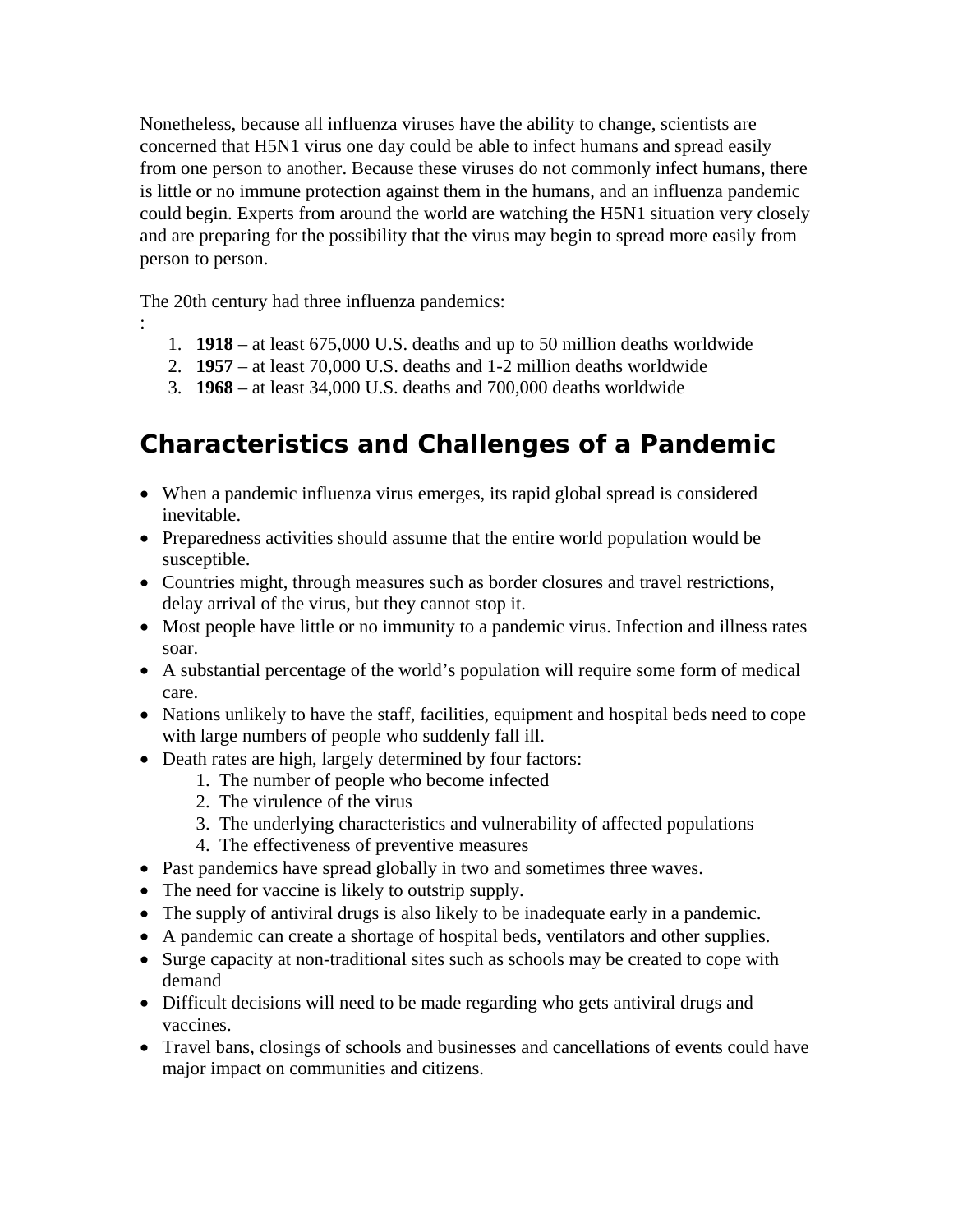• Care for sick family members and fear of exposure can result in significant worker absenteeism.

| For additional information on pandemic influenza, visit: |                      |
|----------------------------------------------------------|----------------------|
| www.pandemicflu.gov                                      | www.hhs.gov          |
| www.cdc.gov                                              | www.idph.state.il.us |
| www.who.org                                              |                      |

#### **How Does Seasonal Flu Differ from Pandemic Flu?**

| <b>Seasonal Flu</b>                                                                                                                                                                                | <b>Pandemic Flu</b>                                                                                                                                              |
|----------------------------------------------------------------------------------------------------------------------------------------------------------------------------------------------------|------------------------------------------------------------------------------------------------------------------------------------------------------------------|
| Outbreaks follow predictable seasonal patterns;<br>occurs annually, usually in winter, in temperate<br>climates                                                                                    | Occurs rarely (three times in 20th Century<br>- last in 1968)                                                                                                    |
| Usually some immunity built up from previous<br>exposure                                                                                                                                           | No previous exposure; little or no pre-<br>existing immunity                                                                                                     |
| Healthy adults usually not at risk for serious<br>complications; the very young, the elderly and<br>those with certain underlying health conditions<br>at increased risk for serious complications | Healthy people may be at increased risk<br>for serious complications                                                                                             |
| Health systems can usually meet public and<br>patient needs                                                                                                                                        | Health systems may be overwhelmed                                                                                                                                |
| Vaccine developed based on known flu strains<br>and available for annual flu season                                                                                                                | Vaccine probably would not be available in<br>the early stages of a pandemic                                                                                     |
| Adequate supplies of antivirals are usually<br>available                                                                                                                                           | Effective antivirals may be in limited<br>supply                                                                                                                 |
| Average U.S. deaths approximately 36,000/yr                                                                                                                                                        | Number of deaths could be quite high<br>(e.g., U.S. 1918 death toll approximately<br>675,000)                                                                    |
| Symptoms: fever, cough, runny nose, muscle<br>pain. Deaths often caused by complications,<br>such as pneumonia.                                                                                    | Symptoms may be more severe and<br>complications more frequent                                                                                                   |
| Generally causes modest impact on society (e.g.,<br>some school closings, encouragement of people<br>who are sick to stay home)                                                                    | May cause major impact on society (e.g.<br>widespread restrictions on travel, closings<br>of schools and businesses, cancellation of<br>large public gatherings) |
| Manageable impact on domestic and world<br>economy                                                                                                                                                 | Potential for severe impact on domestic<br>and world economy                                                                                                     |
| RENIIA<br>RRFRARINI                                                                                                                                                                                |                                                                                                                                                                  |

## **PREPARING FOR A PANDEMIC**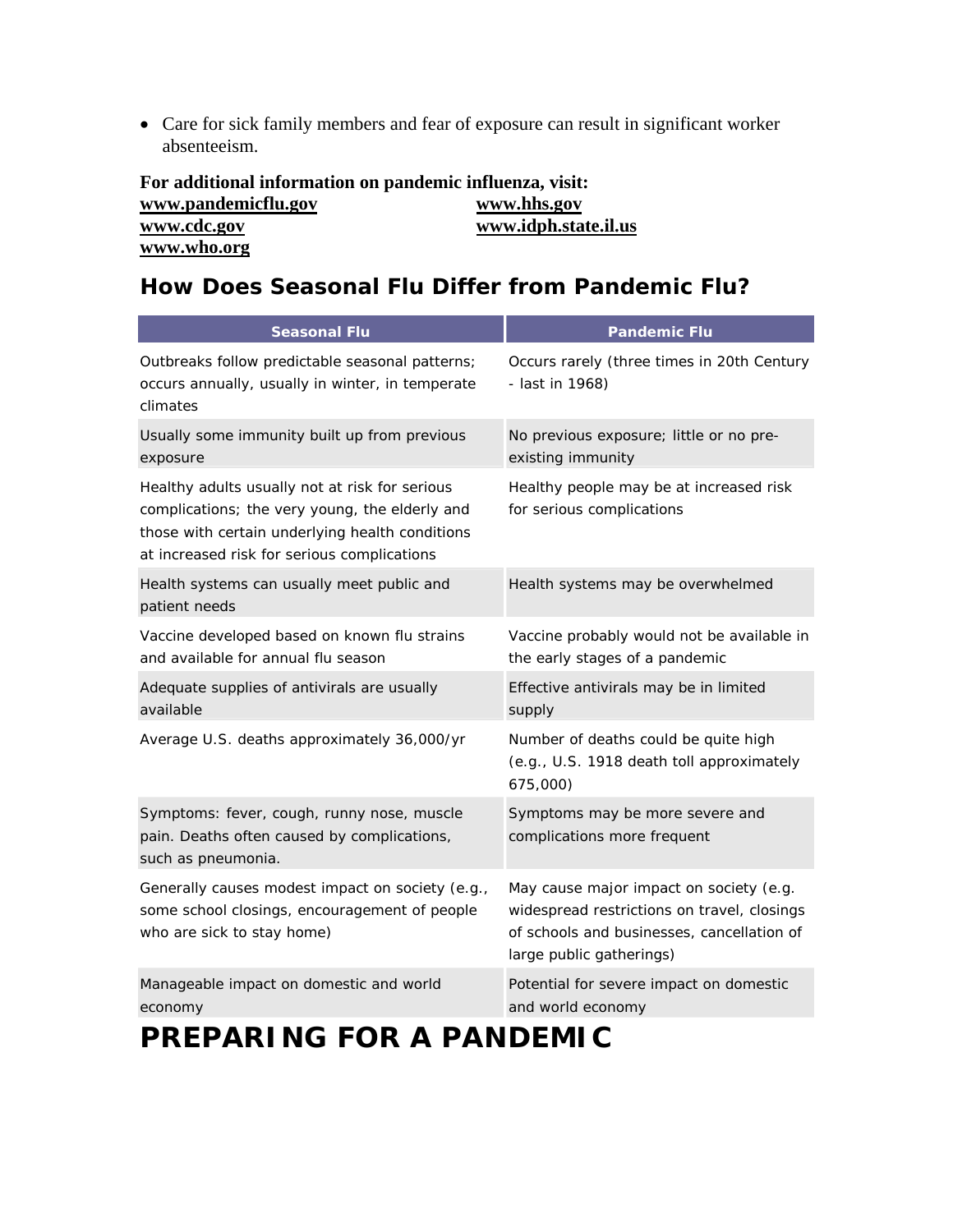Education and outreach are critical to preparing for a pandemic. Understanding what a pandemic is, what needs to be done at all levels to prepare for pandemic influenza, and what could happen during a pandemic will help everyone make informed decisions.

The Macon County Health Department is actively planning and preparing with state and city government agencies for a possible pandemic, along with planning and preparing for any other possible public health emergency.

However, as stated in the recently published *National Strategy for Pandemic Influenza,*  "Private citizens must recognize and understand the degree to which their personal actions will govern the course of a pandemic. The success or failure of infection control measures is ultimately dependent upon the acts of individuals.

A series of checklists have been prepared to help guide individual and corporate efforts. You will find checklists to help you plan at www.pandemicflu.gov

The effects of a pandemic can be lessened if everyone – federal, state, county and city entities along with individuals, families and businesses – make plans and execute preparations *in advance* of an influenza outbreak.

## **Individual Preparedness**

As you plan, it is important to think about the challenges that you might face, particularly if a pandemic is severe. It may take time to find the answers to these challenges.

Links for checklists and fill-in sheets for family health information and emergency contact information have been prepared to help guide your planning and preparation.

Pandemic Flu Planning Checklist for Individuals and Families [Personal Planning Checklist] [PDF - 1.15MB] Pronto pondremos a su disposición esta información en español.

Family Emergency Health Information Sheet [PDF - 1.14MB]

Emergency Contacts Form [PDF - 114KB]

Guide for Individuals and Families [PDF - 8.06MB] The Guide contains the information found in the above three links, and related background information.

- Plan for the possibility that usual services may be disrupted. These could include services provided by hospitals and other health care facilities, banks, stores, restaurants, government offices and post offices.
- Prepare backup plans in case public gatherings, such as volunteer meetings and worship services, are canceled.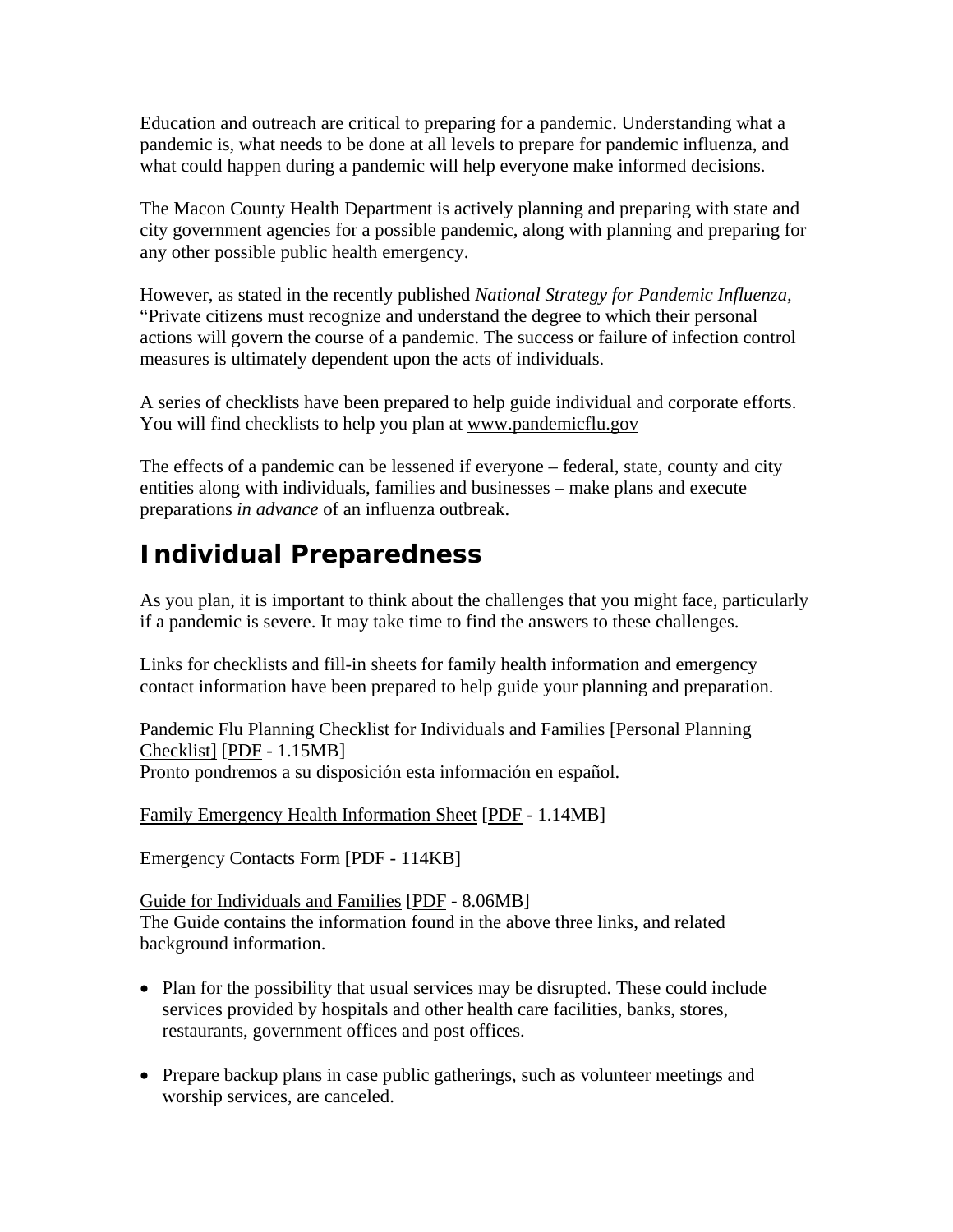- Consider how to care for people with special needs in case the services they rely on are not available.
- Being Able to Work May Be Difficult or Impossible. Find out if you can work from home. Ask your employer about how business will continue during a pandemic.
- Plan for the possible reduction or loss of income if you are unable to work or your place of employment is closed.
- Check with your employer or union about leave policies.
- Schools May Be Closed for an Extended Period of Time. Help schools plan for pandemic influenza. Talk to the school nurse or the health center. Talk to teachers, administrators, and parent-teacher organizations. Plan home learning activities and exercises. Have materials, such as books, on hand. Also plan recreational activities that your children can do at home.
- Consider childcare needs.
- Transportation Services May Be Disrupted. Think about how you can rely less on public transportation during a pandemic. For example, store food and other essential supplies so you can make fewer trips to the store.
- Prepare backup plans for taking care of loved ones who are far away.
- Consider other ways to get to work, or, if you can, work at home.
- Think about what information the people in your workplace will need if you are a manager. This may include information about insurance, leave policies, working from home, possible loss of income, and when not to come to work if sick. Meet with your colleagues and make lists of things that you will need to know and what actions can be taken.
- Find volunteers who want to help people in need, such as elderly neighbors, single parents of small children, or people without the resources to get the medical help they will need.
- Identify other information resources in your community, such as mental health hotlines, public health hotlines or electronic bulletin boards.
- Find support systems, people who are thinking about the same issues you are thinking about. Share ideas.

#### **Be Prepared**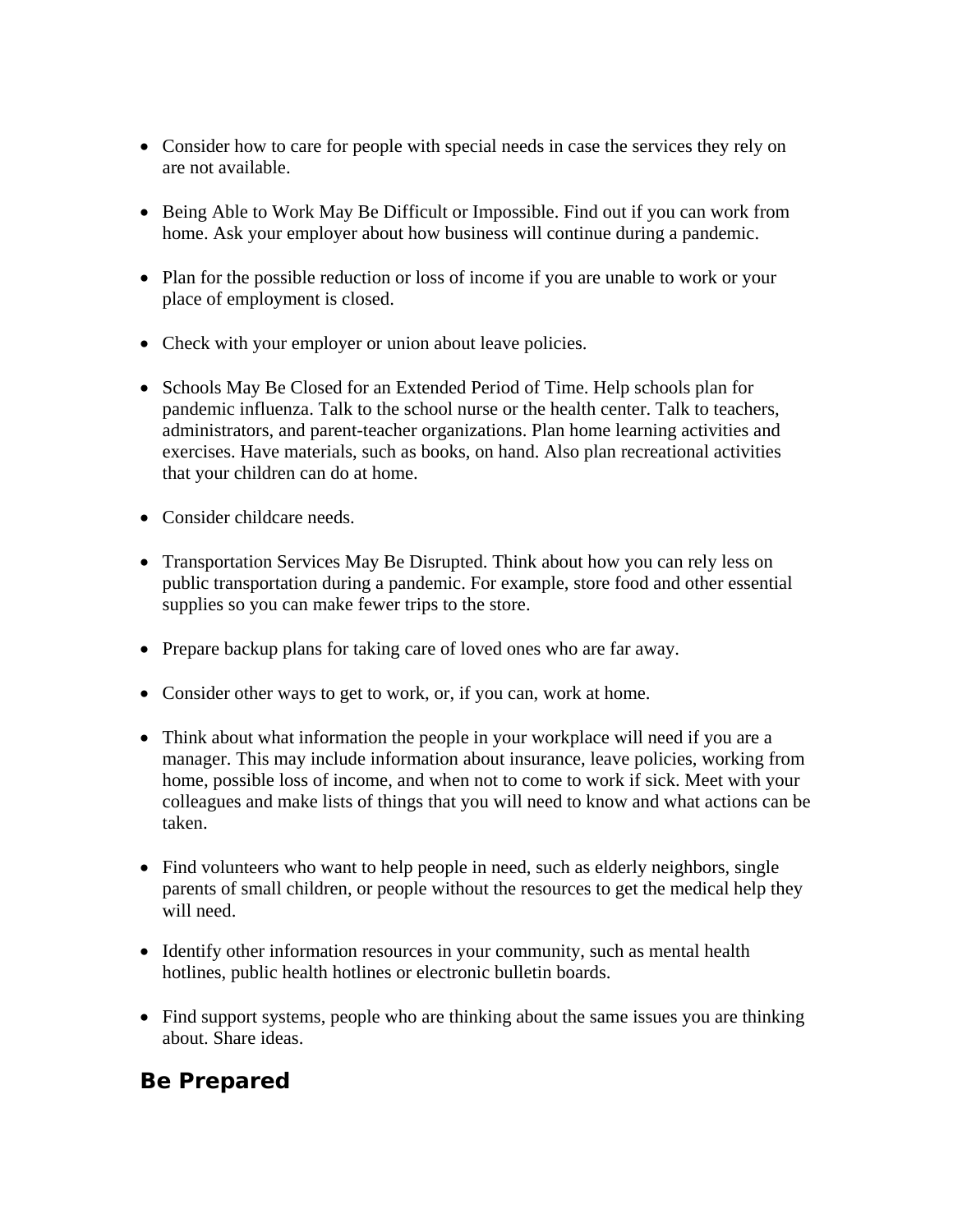Stock a supply of water and food. During a pandemic you may not be able to get to a store. Even if you can get to a store, it may be out of supplies. Public waterworks services may also be interrupted. Stocking supplies can be useful in other types of emergencies, such as power outages and disasters. Store foods that:

are nonperishable (will keep for a long time) and don't require refrigeration are easy to prepare in case you are unable to cook, require little or no water, so you can conserve water for drinking

#### **Stay Healthy**

Take common-sense steps to limit the spread of germs. Make good hygiene a habit.

- Wash hands frequently with soap and water.
- Cover your mouth and nose with a tissue when you cough or sneeze.
- Put used tissues in a waste basket.
- Cough or sneeze into your upper sleeve if you don't have a tissue.
- Clean your hands after coughing or sneezing. Use soap and water or an alcohol-based hand cleaner.
- Stay at home if you are sick...
- Eat a balanced diet. Be sure to eat a variety of foods, including plenty of vegetables, fruits, and whole grain products. Also include low-fat dairy products, lean meats, poultry, fish, and beans.
- Drink lots of water and go easy on salt, sugar, alcohol and saturated fat.
- Exercise on a regular basis and get plenty of rest.

### **Get Informed**

Knowing the facts is the best preparation. Identify sources you can count on for reliable information. If a pandemic occurs, having accurate and reliable information will be critical. Reliable, accurate, and timely information is available at www.pandemicflu.gov.

Another source for information on pandemic influenza is the Centers for Disease Control and Prevention (CDC) Hotline at: 1-800-CDC-INFO (1-800-232-4636). This line is available in English and Spanish, 24 hours a day, 7 days a week. TTY: 1-888-232-6348. Questions can be e-mailed to cdcinfo@cdc.gov.

Look for information on your local and state government Web sites. Links are available to each state department of public health at www.cdc.gov/other.htm#states.

Listen to local and national radio, watch news reports on television, and read your newspaper and other sources of printed and Web-based information.

## **Business Preparedness**

Each winter, the flu kills approximately 36,000-40,000 Americans, hospitalizes more than 200,000, and costs the U.S. economy over \$10 billion in lost productivity and direct medical expenses. As staggering as these figures are, health experts are now warning about a far more lethal kind of flu - a pandemic flu that could kill over a half of a million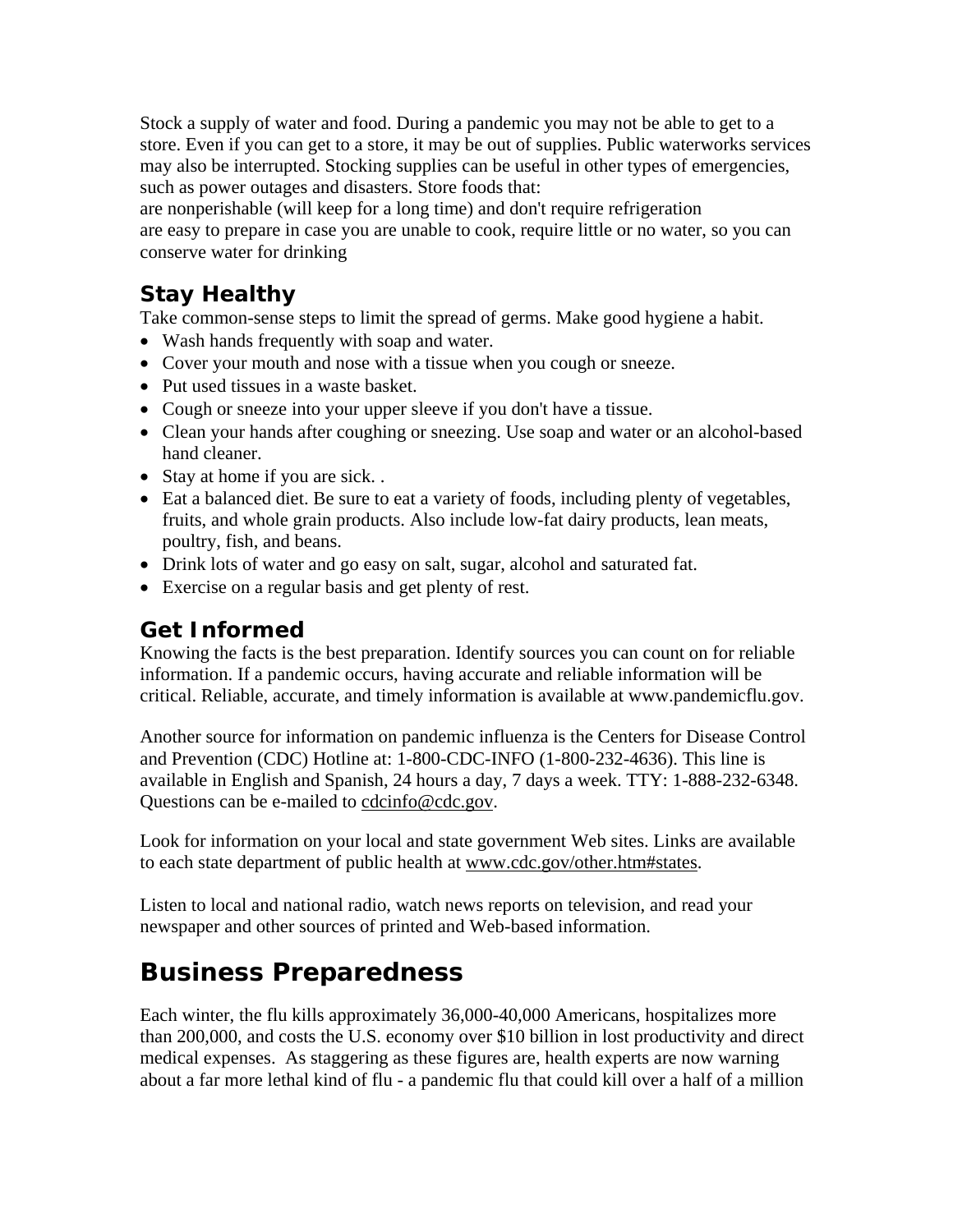people in the U.S., hospitalize 2 million more, and cost our economy an estimated \$70- \$160 billion.

Most experts agree that there is a growing and significant threat of a global pandemic, but that there is no way to predict either exactly when it might occur or the severity of the impact.

In the event of pandemic influenza, businesses will play a key role in protecting employees' health and safety as well as limiting the negative impact to the economy and society. In addition to the threat that a pandemic could pose to human health world-wide, few industries will be insulated from the economic effects resulting from absenteeism in the workplace or from the downstream effects stemming from supply-chain and travel disruption.

Planning for pandemic influenza is critical. Companies that provide critical infrastructure services, such as power and telecommunications, also have a special responsibility to plan for continued operation in a crisis and should plan accordingly.

As with any catastrophe, having a contingency plan is essential. The U.S. Chamber of Commerce is encouraging preparedness for an influenza pandemic within the business community. It is important for business owners and leaders to be knowledgeable about the risks associated with the threat of an influenza pandemic and, in turn, to be adequately prepared for the possibility of a pandemic that would have significant social and economic costs.

The Chamber and the Trust For America's Health (TFAH) have developed a brochure that will help guide businesses through the pandemic planning process.

#### **"It's Not Flu as Usual" Brochure**

 www.uschamber.com/NR/rdonlyres/eb2q3qxydlavvcyxqwhc5xls2ldeas2lzdibjnjpvsf5ap halsr2nd5o2c4wqzhnzw4k6auon2nmtpcyfqs3nlvvkye/bizflubrochure.pdf

A Business Pandemic Influenza Planning Checklist is available at www.pandemicflu.gov/plan/businesschecklist.html.

**MAP of affected areas with confirmed human cases of H5N1 avian influenza since 2003**  http://gamapserver.who.int/mapLibrary/Files/Maps/Global\_H5N1inHumanCUMULATIVE\_2006 0524.png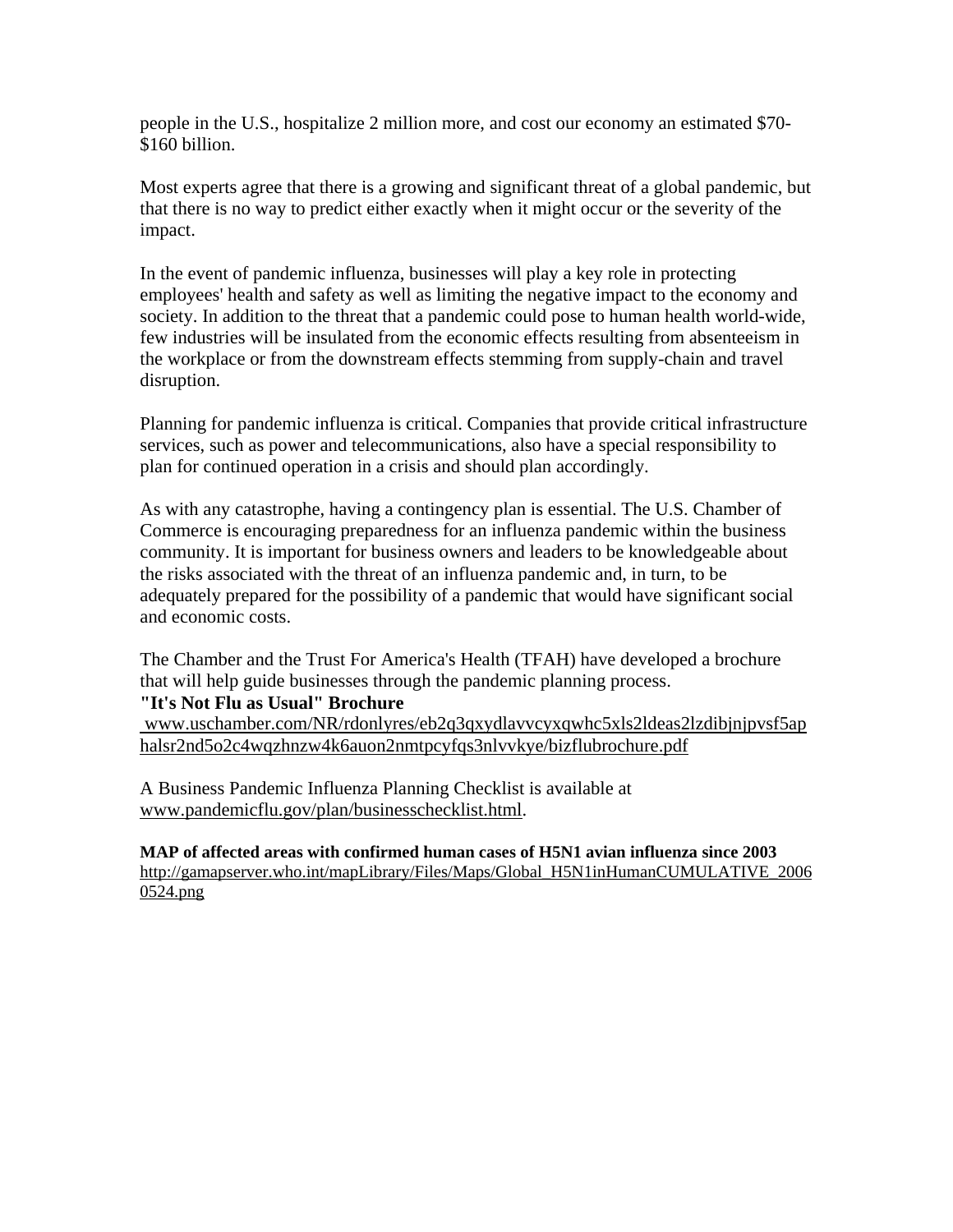

As of 23 May 2006, total of 218 cases were reported officially to WHO.<br>\* The 2 asymptomatic cases in Viet Nam were excluded.<br>\*\* The 7 cases in Egypt and 7 cases in Indonesia without reported date of onset were excluded.

\*\*\* Date of onset for Turkey are based on reporting date.

#### Human Avian Influenza A/H5N1 Cases by Age Group and Country



. As of 23 May 2006, total of 218 cases were reported officially to WHO.

•12 cases in Turkey were excluded.